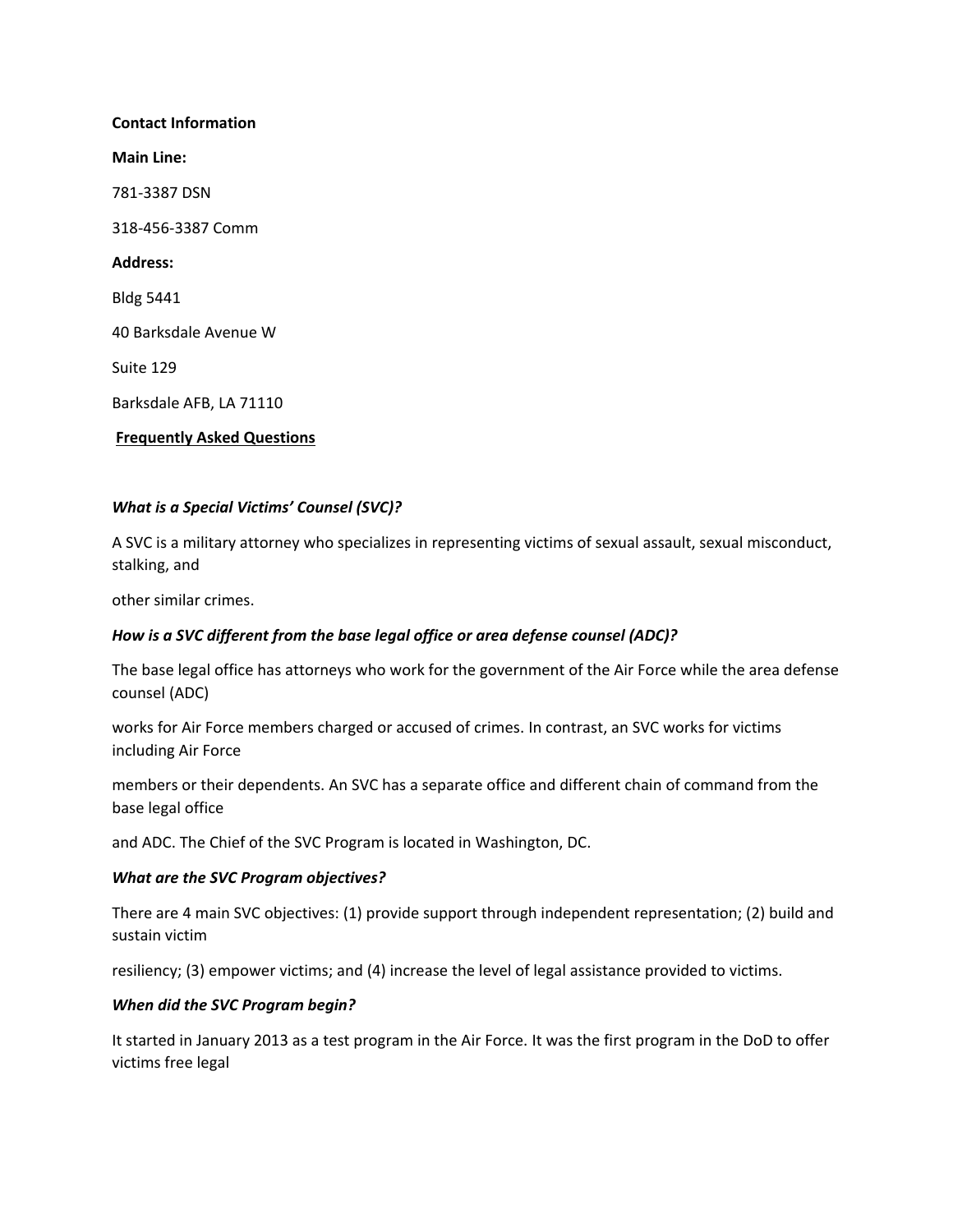representation. Due to its success, all military branches now have their own special victims' counsel-type programs.

## *What is the purpose of the SVC Program?*

In short, the SVC Program was created for three main reasons: (1) to empower victims by removing barriers to their full

participation in the military justice process; (2) to provide victims zealous advocacy by protecting their rights; and (3) to

provide legal advice by developing victims' understanding of the often complex investigatory and military justice system.

## *Who is eligible for a SVC?*

Eligibility is initially determined by statute. The statute authorizes services for active duty, dependents, Guard, Reserve, and

certain other individuals. There are also clients that we take on as an exception.

## *If the offense happened years ago, is the victim still eligible for an SVC?*

It depends on many factors, including the status of the victim and the status of the perpetrator. If the victim is not elidgible he

or she could request a SVC by excemption.

#### *Do SVCs represent minors?*

Yes, SVCs now represent children of active-duty members or Guard/Reserve on Title 10 orders.

#### *What if a victim doesn't know who the perpetrator is or the perpetrator was a civilian?*

If the victim is active duty, it doesn't matter if the perpetrator is known or unknown, civilian or military.<sup>[2]</sup> For everyone else,

the status of the perpetrator being subject to the Uniform Code of Military Justice is required.

#### *How much does a SVC cost?*

SVC services are free.

#### *What if I meet with a SVC and then determine I don't want one?*

That is completely fine. The client/victim who meets with the SVC has absolutely no obligation to retain the SVC. So, if

you or someone you know would like to learn more about the SVC's services, you are welcome to set up an appointment.

#### *What do SVCs do for their clients?*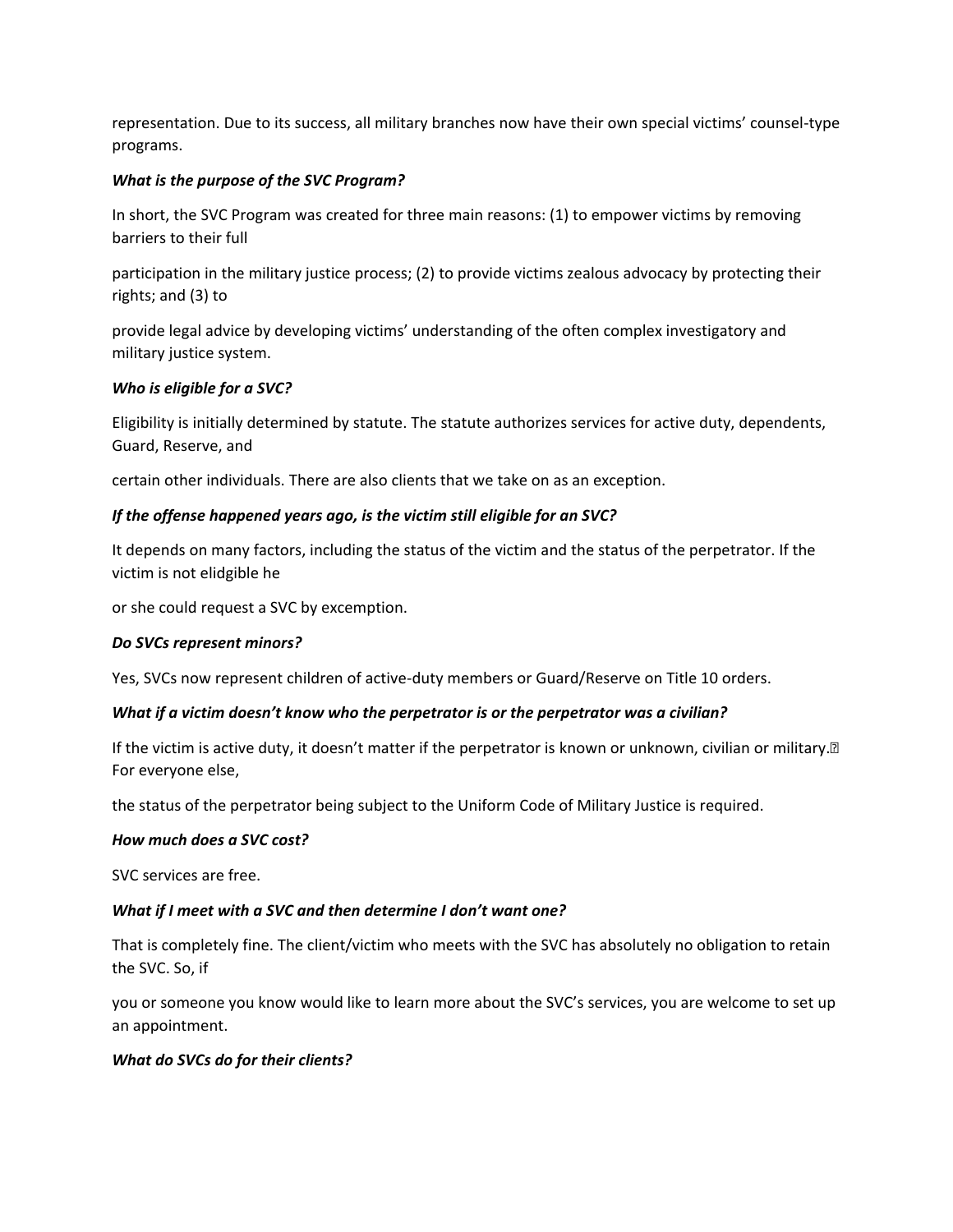SVCs do many things for their clients such as: offer consultation and advice; advise them of their rights [see next question];

offer referrals for numerous types of services; attend any and all interviews with them; speak to others on the clients'

behalf including with trial counsel, area defense counsel, military judges, Office of Special Investigations (OSI), Security

Forces Squadron (SFS), commanders, and others; represent the client in courts or discharge boards; assist in cases

involving retaliation against victims for reporting a crime; and work through and explain the numerous legal processes,

procedures, evidence, and other issues that may arise for courts-martial, discharge boards, or other legal matters.<sup>[2]</sup> In short,

SVCs act as zealous advocates for their clients to try and achieve their goals and desires within the context of the law.

#### *What are some legal rights that victims are entitled to?*

These rights include: (1) being reasonably protected from the offender; (2) the right to notice of identified events in the

military justice process about the case; (3) the right not to be excluded from any public hearing involving the ?case (with

some limited exceptions); (4) the right to be reasonably heard at certain hearings; (5) the right to communicate with

government counsel in the case; (6) the right to receive restitution, if available; (7) the right to be provided information

about any conviction, sentence, imprisonment, and release of the offender; (8) the right to legal proceedings free from

unreasonable delay; and (9) the right to be treated with fairness and respect for a victim's dignity and privacy.

#### *If the offense happened off-base by a civilian, can the SVC represent a victim in civilian court?*

While SVCs can still offer those victims confidential consultation, advice, and other services related to the offense, because

they may not be licensed in the state where the offense occurred, they cannot appear in civilian court.

#### *Is the victim's communication to the SVC protected?*

Absolutely! Everything told by a victim to a SVC is confidential and protected by attorney-client privilege. This means the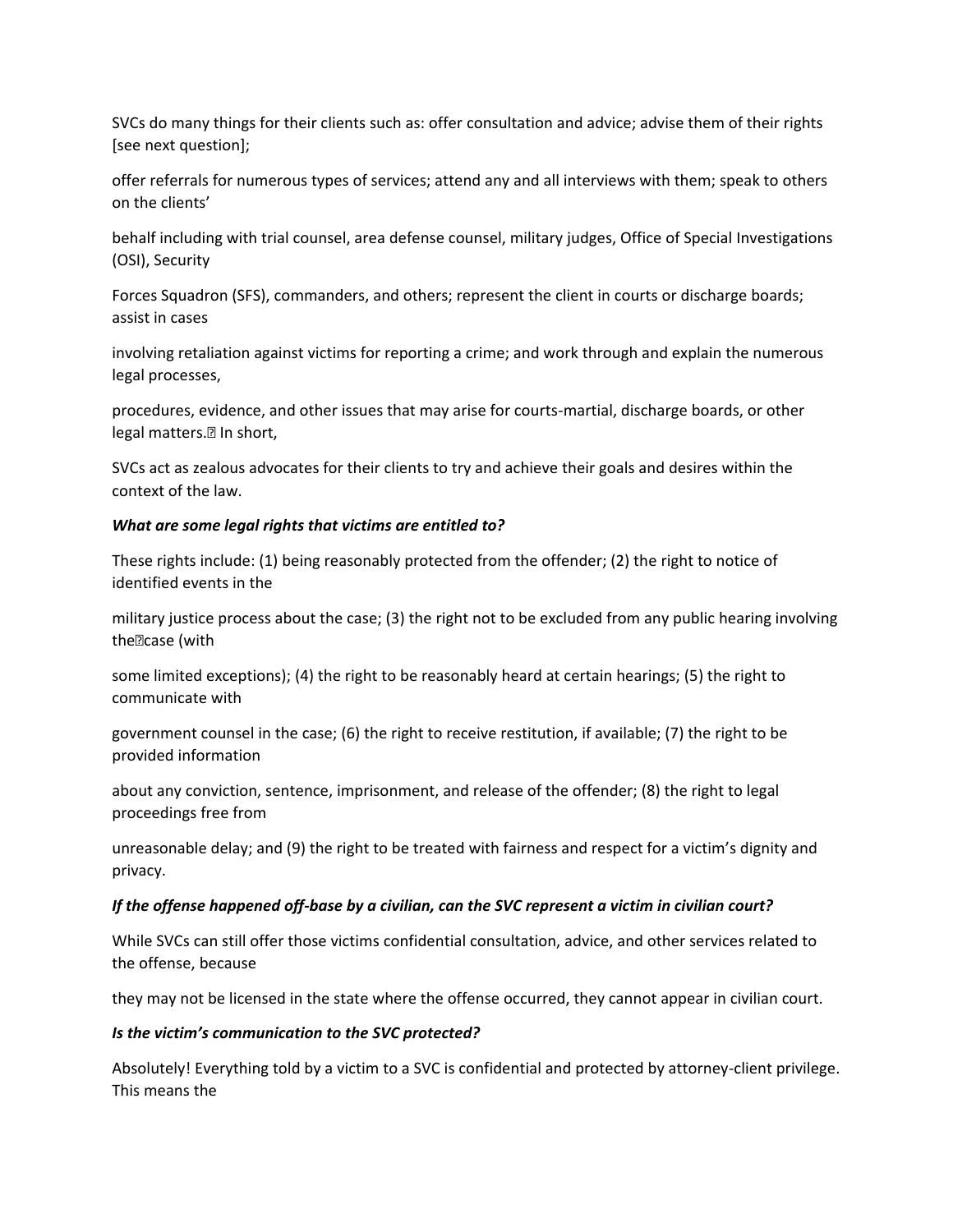SVC cannot tell anyone what a victim says unless the victim gives permission to do so. There are only a few limited

exceptions where a SVC could tell someone about their conversations such as if the victim told the SVC that he or she was

going to commit a crime or the SVC has to defend a claim made by the victim against the SVC.

## *If a victim doesn't want anyone to know about the crime, can a victim talk to a SVC*

Yes, victims can speak to SVCs without letting anyone else know. SVCs can advise victims on legal implications on

restricted and unrestricted reporting and help facilitate if he/she decides to report.

## *If a victim wants to leave the unit, squadron or base, can the SVC assist with this?*

Yes. Depending on the victim's status, nature of the case, and whereabouts of the offender the SVC can assist with

applying for a transfer of either the victim or perpetrator to another unit, squadron, or base.

#### *How long does SVC representation last?*

Once the SVC enters into an ongoing attorney-client relationship that SVC remains the counsel for the victim for all

matters relating to the sex-related offense, unless released by the client or terminated for good cause, including but not

limited to separation or retirement.

#### *What is the role of the Special Victims' Paralegal (SVP)?*

The paralegal is an extension of that attorney-client team for victims. They maintain the privileged communication just as

the SVC does. The paralegal conducts the administrative tasks involved and manages initial requests. The paralegal is also

that other point of contact when the attorney may not be available. The paralegal will likely be the first contact you have

with the SVC office and they can answer questions you may have and ensure that you receive the services needed. Simply

put, they handle everything behind the scenes and will be just as involved as the attorneys on a case so don't hesitate to

utilize them as well.

#### **Eligibility**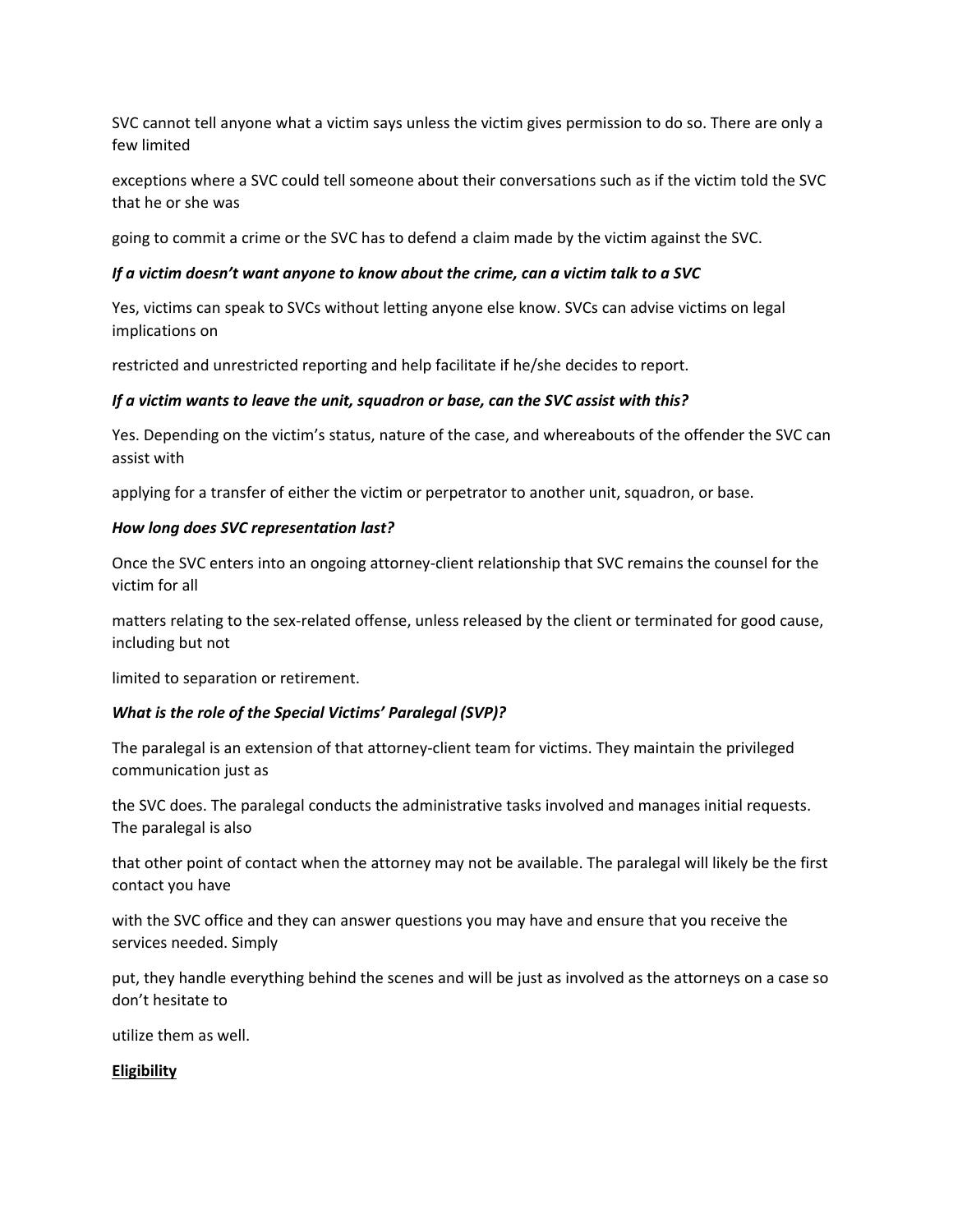Victims of sexually-related offenses generally qualify for SVC services when they fall into one of the following statuses:

- AF Active Duty, Reserve and ANG members
- DoD Civilian Employees if
	- Perpetrator is a Service member
	- Currently
	- When Crime was Committed
- Active Duty Dependents/Retirees if
	- Perpetrator is a Service member
	- Currently
	- When Crime was Committed; and
	- At time of Report
- \*\*Even if Victims do not fall into one of the above categories they

may request an exception allowing them to receive SVC services.\*\*

#### **Scope of Representation**

SVCs and Special Victims' Paralegals (SVPs) assist with many victims' rights issues, including the following:

- Guiding Clients through Investigations
	- Attend Interviews with OSI, Prosecutors, and Defense Attorneys
	- Coordinate with commanders, first sergeants and the legal office
- Representation to Protect Client's Rights during Proceedings
	- Courts-Martial (Trials and Article 32 Hearings)
	- Discharge Boards
- Advocacy to Civilian Prosecutors/Agencies
- While SVCs cannot represent clients in civilian courts, we can help ensure that your views are heard to civilian prosecutors and investigators
- Collateral Misconduct (under certain conditions)
- Inspector General, Equal Opportunity, Article 138, and Congressional Complaints

#### **Program Overview**